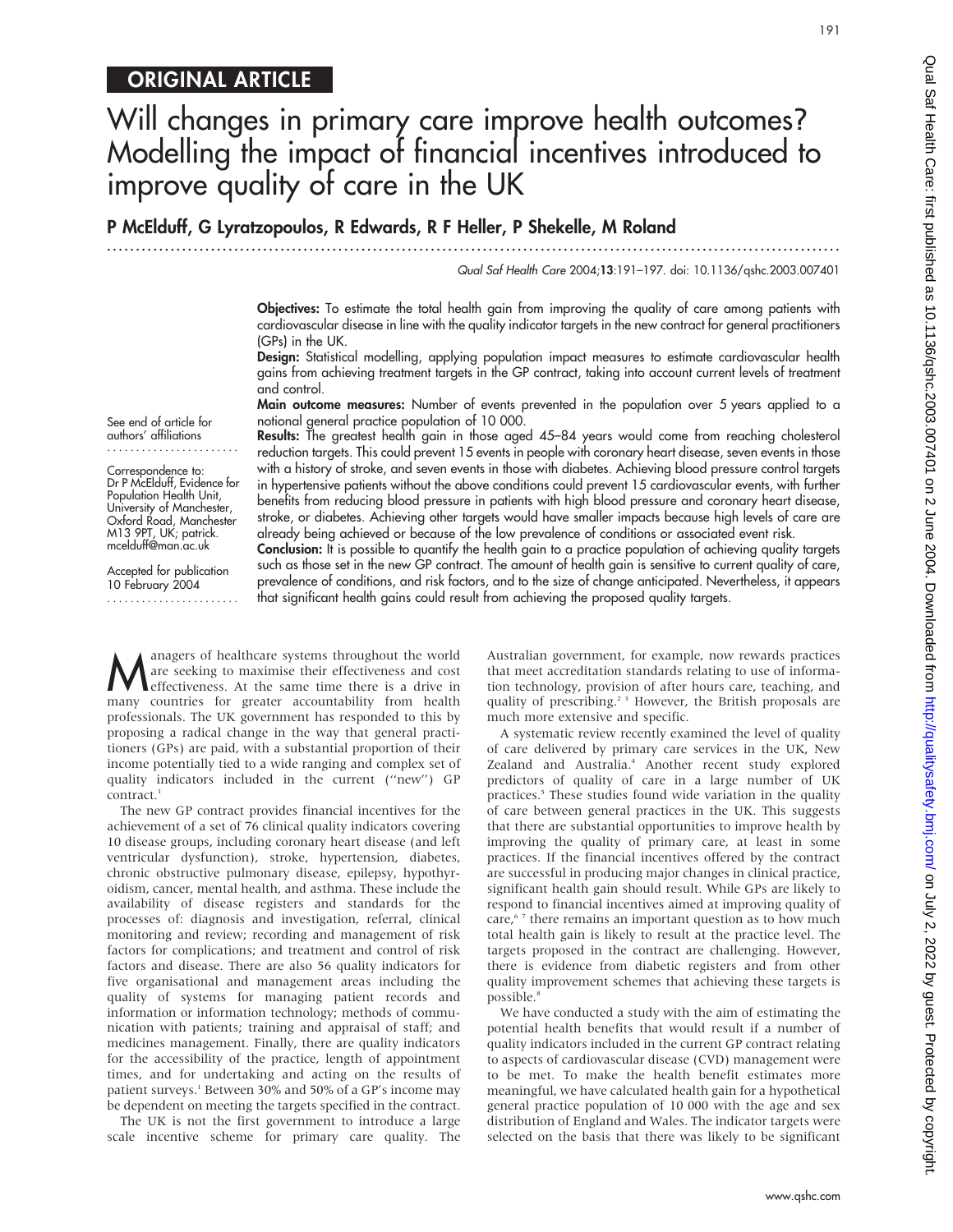health gain from achieving them, and that the health gain could be estimated with reasonable precision using data from clinical trials and large scale observational studies.

# METHOD

We used mathematical modelling that incorporates published data on the effectiveness of interventions and the current rate of performance to estimate the health benefits of increasing the performance of five cardiovascular disease indicators in the new GP contract as applied to a hypothetical general practice population. The five different interventions were:

- aspirin;
- cholesterol lowering treatment;
- hypertension management;
- treatment with angiotensin converting enzyme (ACE) or angiotensin 2 (A2) inhibitors;
- $\bullet$  influenza immunisation.

The potential health impact of these indicators relates to the management of coronary heart disease (CHD), stroke, diabetes, CHD and heart failure, hypertension, and cardiovascular disease in general.

# Prevalence of disease and risk factor levels

The prevalences of CHD, stroke, diabetes, and hypertension were estimated from the 1998 Health Survey for England.9 Our category of ''hypertension'' excludes people with hypertension who also have diabetes, stroke, or CHD because we estimate the benefit of blood pressure reduction in those groups separately. For heart failure due to left ventricular systolic dysfunction we used prevalence estimates from a recent UK population based epidemiological study.10 As the proposed relevant indicator only relates to patients with heart failure due to CHD, we adjusted our prevalence estimates for heart failure using data from a population based study of the aetiology of heart failure.<sup>11</sup>

# Proportion of patients eligible for treatment

The incremental proportion of the population eligible for the intervention (P<sub>einc</sub>) equates to the "target" value of the GP quality indicator minus the proportion of patients who are currently receiving treatment. The ''target'' value only relates to those patients with no contraindication to the treatment.

Data on cholesterol and blood pressure levels were obtained from the 1998 Health Survey for England.<sup>9</sup> In the absence of timely and accurate data of current treatment levels from population based disease registers, we used a long standing primary care data collection project from Northumberland (Northumberland Morbidity and Epidemiology Data Interchange and Comparison Scheme) which collects data from all 52 practices serving a population of over 300 000 and from a population based survey of treatment status.12 13 As we could not obtain published estimates of the uptake of A2 antagonists we have assumed a ratio of 8.5:1 between uptake of ACE inhibitors and A2 antagonists based on local unpublished data from audit of care of heart failure.<sup>14</sup> As the proposed indicator for ACE inhibitors and A2 antagonists relates to patients with heart failure and CHD, we assumed that uptake of these drugs in heart failure is independent of CHD status, and used uptake data from a population based survey of treatment status.<sup>13</sup> The proposed indicators include the uptake of ''aspirin, other antiplatelet agents or warfarin'' in eligible patients with CHD and stroke. For simplicity, we opted to model only the impact of aspirin treatment. In practice, this represents the great majority of such patients and the contraindication profile (such as predisposition to bleeding) is very similar for all of the above drugs.

# Baseline risk estimate

The baseline risk for cardiovascular events among hypertensive patients and diabetics without a history of CHD, stroke, or heart failure was estimated by calculating the risk for each participant in the 1998 Health Survey of England<sup>9</sup> using the Framingham equation $15$  and then calculating the mean risk among subjects of a particular sex and age. This implies that a cardiovascular event is defined as per the Framingham study and includes angina pectoris, myocardial infarction, death from CHD, stroke, congestive heart failure, peripheral vascular disease, and death from cardiovascular disease.15 The baseline risk for patients with CHD, stroke and heart failure was assumed to be 1.5, 2.0 and 3.5 times, respectively, the risk of those without a history of CHD, stroke and heart failure. For influenza mortality we have used estimates of underlying respiratory and circulatory deaths from US data (as coded influenza deaths underestimate mortality due to influenza).16 17 Since influenza mortality is greater in those with a chronic disease, we have multiplied these rates by 2.5 as an estimate of the relative risk of influenza mortality among the groups covered in this paper. $18-20$ 

### Relative risk reduction for all cardiovascular events and for all cause mortality

Data from recently published meta-analyses or, in the absence of meta-analyses, from large randomised controlled trials in the most appropriate populations and settings were used to obtain the estimates of relative risk reduction (RRR) (table 1). For ACE inhibitors and A2 antagonist monotherapy we have assumed a similar effect size.<sup>21</sup> We used 5 year RRR where published, otherwise we assumed that, despite different follow up periods for many of the trials, the published RRR is time independent and applies to 5 year mortality as well. We have applied RRR estimates to all eligible patients not currently treated, independent of age, sex, and disease stage/severity. This was justified by the observation of such independence for various cardiovascular treatments among treatment subgroups in the randomised controlled trials $22-24$  and by relevant suggestions in the literature.25–27 The cardiovascular disease end points in the trials were not defined exactly the same as in the Framingham study but we have assumed that the RRR are similar.

# Estimating the number of events prevented

We have used a previously described method for estimating the benefit to a notional population of increased use of effective treatments.<sup>28</sup> The calculation involves multiplying the number of patients with the condition who are eligible for treatment by the baseline risk for the adverse event, the estimated RRR associated with the use of the intervention, and the additional proportion of the population treated from an incremental increase in the use of the intervention.

For categorical variables, the number of events prevented in your population (NEPP) by the intervention is calculated as:

 $NEPP = n \times p_r \times (1 - c_i) \times p_e \times P \times RRR$ 

where  $n =$  number of people in the practice population (10 000  $\times$  proportion in a particular age group in this exercise),  $p_r$  = prevalence of the disease in the population,  $c_i$  = proportion of patients with a contraindication to the medication,  $p_e$  = proportion of the prevalent population eligible for the intervention,  $P =$  probability of the outcome of interest (baseline risk) during chosen follow up period, and RRR = relative risk reduction associated with the treatment.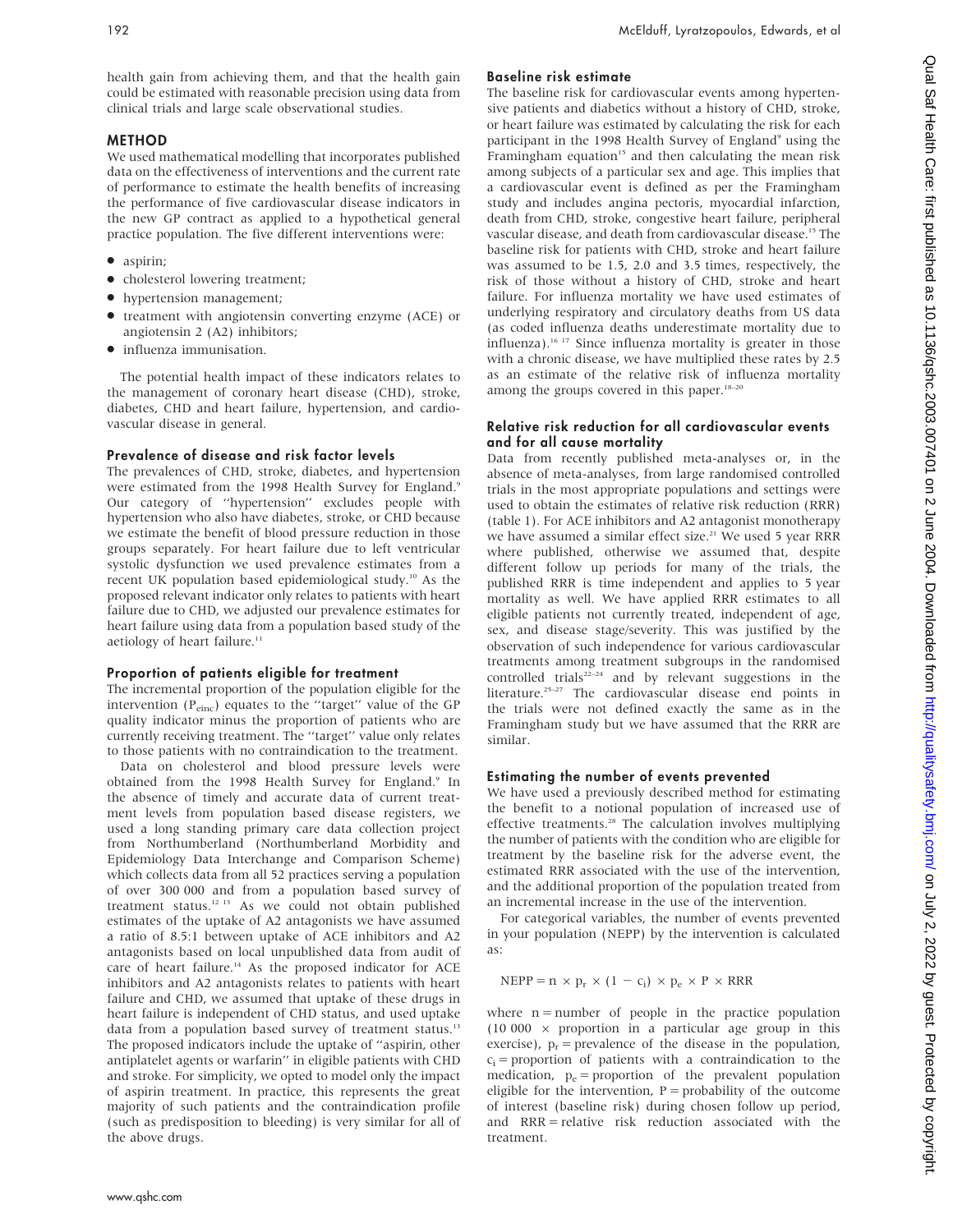| Disease (intervention)                                                                                                                                                                               | Outcome                                                      | <b>Relative risk reduction (RRR)</b>                                                                       |  |  |
|------------------------------------------------------------------------------------------------------------------------------------------------------------------------------------------------------|--------------------------------------------------------------|------------------------------------------------------------------------------------------------------------|--|--|
| CHD (aspirin)<br>CHD and HF (ACE inhibitors/A2<br>antagonists)                                                                                                                                       | Cardiovascular events*<br>Death or hospitalisation<br>for HF | $25\%^{34}$<br>$26\%^{24}$                                                                                 |  |  |
| Stroke (aspirin)                                                                                                                                                                                     | Cardiovascular events*                                       | $22\%^{34}$                                                                                                |  |  |
| CHD (influenza immunization)                                                                                                                                                                         | Deaths from influenza                                        | 50% <sup>27</sup>                                                                                          |  |  |
| Hypertension (antihypertensive<br>treatment)                                                                                                                                                         | Cardiovascular events*                                       | 11% reduction in CHD and 19% reduction<br>in stroke <sup>30</sup> per 2.5 mm Hg reduction in<br><b>DBP</b> |  |  |
| Hypertension and CHD<br>(antihypertensive treatment)<br>Hypertension and stroke<br>(antihypertensive treatment)<br>Hypertension and diabetes<br>(antihypertensive treatment)                         | Cardiovascular events*                                       |                                                                                                            |  |  |
| High cholesterol and CHD<br>(cholesterol lowering treatment)<br>High cholesterol and stroke<br>(cholesterol lowering treatment)<br>High cholesterol and diabetes<br>(cholesterol lowering treatment) |                                                              | 10% reduction in CVD events per<br>0.2 mmol/l reduction <sup>31 32</sup>                                   |  |  |

We have assumed a risk period of 5 years and a base population of 10 000 with the age and sex distribution of England and Wales in  $2000.^{29}$  The risk period of 5 years was chosen because it is in the range suggested for use with the Framingham equations and because it is similar to the mean follow up period for the trials and meta-analyses used to estimate relative risk reductions.

In this paper  $p_{einc}$  is used instead of  $p_e$  to indicate that we are estimating the effect of an incremental increase in the uptake of the intervention from the current level within a practice to the level specified in the quality indicator targets.

As an example, consider the number of cardiovascular events prevented by the incremental increase in aspirin among men aged 45–64 years. The nominal population of 10 000 has 1154 (11.54%) men aged 45–64 years of which 96 (8.35%) have CHD. The target is to increase the use of aspirin to 90% of those patients who have no contraindication to aspirin. If we assume that 10% of people have a contraindication, then 87 of the men in this population are candidates for treatment. The current treatment level is 81% indicating that 70 of them are already treated. This represents an incremental increase in the use of aspirin of 9% and the NEPP is:

 $1154 \times 0.0835 \times (1 - 0.10) \times 0.09 \times 0.128 \times 0.25 = 0.25$ 

This indicates that increasing the level of treatment with aspirin to 90% (from 81%) among those with no contraindication will prevent 0.25 cardiovascular events in this nominal population of 10 000 people during a 5 year period.

The NEPP associated with each intervention was calculated for men and women separately and for age groups 45– 64 years and 65–84 years. We have not included people aged less than 45 years or older than 85 years, largely because of the instability of estimates of both treatment uptake and risk factor levels among these age groups in the available data sources.

For continuous variables (such as ''target'' cholesterol and blood pressure levels) a different strategy was adopted. MacMahon et al suggested that the relationship between diastolic blood pressure and the risk of a coronary event is linear and that each 2.5 mm Hg reduction is associated with a 19% reduction in stroke and an 11% reduction in coronary

events.30 We have estimated the relative reduction in events associated with achieving the GP contract targets of controlling blood pressure of 70% of patients with CHD, stroke, or hypertension to below the target of 150/90 mm Hg and 55% of patients with diabetes to below 145/85 mm Hg. To do this we estimated the benefit of reducing the diastolic blood pressure in all patients outside the target level in decrements of 2.5 mm Hg until 70% of patients reached the target level. Once the diastolic blood pressure of an individual fell below the target level they did not participate in subsequent decrements. At each step we assumed that systolic blood pressure fell by 5 mm Hg for each 2.5 mm Hg reduction in diastolic blood pressure.<sup>30</sup> We then estimated the average reduction in risk of CHD by summing the benefits from lowering blood pressure in all patients subject to one or more decrements. A similar strategy was adopted for the target to achieve a cholesterol level of  $\leq 5.0$  mmol/l among 60% of people with CHD, stroke, and diabetes. We assumed that every 0.2 mmol/l decrement in cholesterol was associated with a reduction in risk of 10% for cardiovascular events.<sup>31</sup> <sup>32</sup>

#### Sensitivity analysis

One way sensitivity analysis was performed by sequentially varying the estimates of aspirin uptake and the proportion of patients with CHD, stroke, and diabetes whose cholesterol reached the indicator target.

Using the methods described above we were able to estimate the health gain, expressed as numbers of adverse events prevented, for a range of interventions relating cardiovascular diseases in a hypothetical general practice population of 10 000 in England and Wales.

# RESULTS

#### Prevalence of diseases

Men are more likely to have CHD, stroke, diabetes, and CHD complicated by heart failure than women, particularly in the younger age group (table 2). There is also a marked increase in the prevalence of all diseases with age.

#### Impact of cholesterol management targets

In a nominal population of 10 000 people and over a 5 year period, lowering total cholesterol in patients with recorded values above 5.0 mmol/l has the potential to prevent the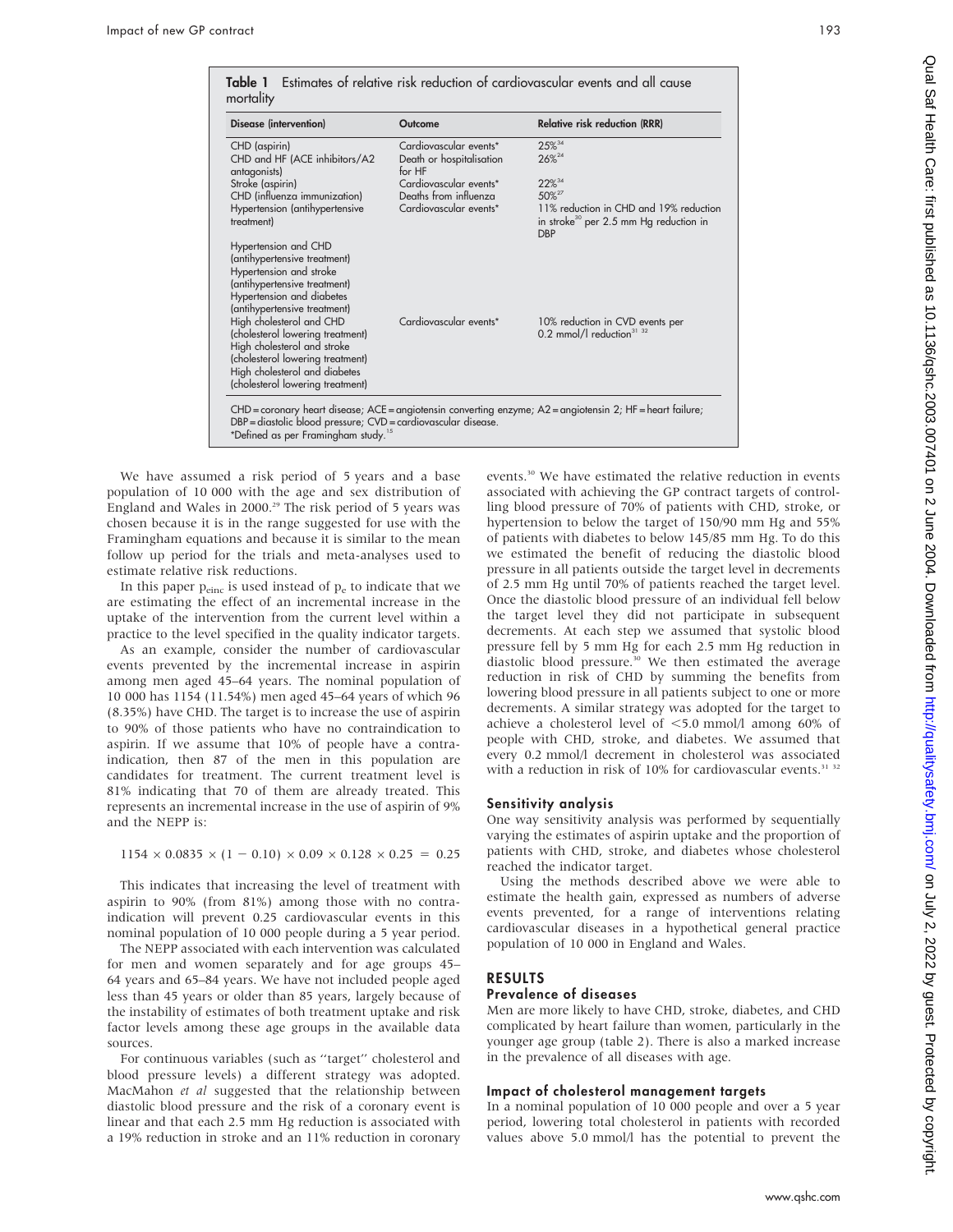Table 2 Age and sex specific prevalence of coronary heart disease, stroke, diabetes, hypertension, and coronary heart disease/heart failure in a 'standard' general practice population of 10 000 patients

|                                                        | Men                         |                                | Women                       |                                |
|--------------------------------------------------------|-----------------------------|--------------------------------|-----------------------------|--------------------------------|
| <b>Disease</b>                                         | 45-64 years<br>$(n = 1154)$ | $65 - 84$ years<br>$(n = 384)$ | 45-64 years<br>$(n = 1166)$ | $65 - 84$ years<br>$(n = 440)$ |
| CHD <sup>9</sup>                                       | 8.4%                        | 21.5%                          | 3.8%                        | 14.6%                          |
| Stroke <sup>9</sup>                                    | 2.1%                        | 7.8%                           | 1.4%                        | 6.1%                           |
| Diabetes <sup>9</sup>                                  | 4.1%                        | 7.5%                           | 2.3%                        | 6.3%                           |
|                                                        | 18.8%                       | 19.7%                          | 19.0%                       | 29.5%                          |
| Hypertension <sup>9</sup><br>CHD + HF <sup>10 11</sup> | 0.8%                        | 2.8%                           | 0.2%                        | 2.0%                           |

greatest number of cardiovascular events (defined as angina pectoris, myocardial infarction, death from CHD, stroke, congestive heart failure, peripheral vascular disease, and death from cardiovascular disease). In particular, among people with CHD, stroke and diabetes, the number of cardiovascular events that will be prevented by reaching the cholesterol management targets is 15.5, 7.2 and 6.5, respectively (tables 3 and 4).

#### Impact of hypertension management targets

Meeting the hypertension management targets will prevent 3.6, 2.9, and 2.9 events among people with CHD, stroke, and diabetes, respectively (tables 3 and 4). A further 15.5 events will be prevented by meeting the blood pressure targets in hypertensive patients without CHD, stroke, or diabetes.

#### Impact of targets relating to aspirin, ACE inhibitors/ A2 antagonists, and influenza immunisation

Aspirin is already widely used to treat patients with CHD and stroke, and patients with CHD complicated with heart failure are already likely to be receiving either an ACE inhibitor or an A2 antagonist. Achieving the quality indicator targets for these treatments will therefore only result in a small increase in their uptake and will only prevent a small number of events in these patient groups (tables 3 and 5). Due to the low baseline risk of deaths from influenza, despite the high relative risk reduction, the numbers of lives saved from increasing influenza immunisation is very small.

#### Sensitivity analysis

The above estimates for aspirin use are based on data from Northumberland. The data indicate that 81% of men with CHD aged 45–84 years are currently being treated with

aspirin and therefore the incremental increase to achieve the targets is 9%. This will result in the prevention of 0.74 events over the next 5 years. If, as reported elsewhere,<sup>33</sup> only 64% of CHD patients are receiving aspirin treatment, then 2.17 events would be prevented over the same time period by achieving the GP contract targets. In general, for every 1% reduction in the proportion of CHD patients currently receiving aspirin therapy, the effect of achieving the aspirin targets of the GP contract will result in the prevention of approximately 0.083 more events.

Achieving the targets for cholesterol lowering may be difficult. The effect of achieving smaller reductions in cholesterol than specified in the targets can be estimated using the same methods. For example, if our notional practice achieves the contract target of getting 60% of CHD patients below 5.0 mmol/l, based on cholesterol levels observed in the 1998 Health Survey we would expect this to prevent 6.4 events among women aged 45–84. If a practice was only able to get 50% of this group of patients to achieve cholesterol levels below 5.0 mmol/l, it could expect to prevent 5.8 events.

#### **DISCUSSION**

Meeting the 2003 GP contract quality targets for cardiovascular disease will prevent a quantifiable number of cardiovascular events over a 5 year period. The number of events prevented would be noticeable even in a practice with a population of around 10 000 people. The greatest gains would come from meeting targets for cholesterol and blood pressure reduction. Smaller gains are likely to be achieved by meeting other targets, generally because the standard of care is already high and/or the prevalence of the condition is low. This also means that the population impact of achieving the

Table 3 Number of cardiovascular events prevented by the increased use of effective interventions for each of the different disease groups

|                                  |                 |                                          | Estimate of level currently being<br>achieved |                  | No of CVD events prevented<br>over 5 year period |  |
|----------------------------------|-----------------|------------------------------------------|-----------------------------------------------|------------------|--------------------------------------------------|--|
| Intervention                     | <b>Disease</b>  | <b>Target proposed in GP</b><br>contract | $45-64$ years                                 | $65 - 84$ years  |                                                  |  |
| Cholesterol lowering             | <b>CHD</b>      | $60\% \le 5.0$                           | $26\%$                                        | $21\%$           | 15.5                                             |  |
| treatment                        | Stroke          |                                          | $30\%$                                        | $23\%$           | 7.2                                              |  |
|                                  | <b>Diabetes</b> |                                          | $30\%$                                        | $30\%$           | 6.5                                              |  |
| Blood pressure lowering          | <b>CHD</b>      | $70\% \le 150/90$                        | $76\%$                                        | $60\%$           | 3.6                                              |  |
| treatment                        | Stroke          | $70\% \le 150/90$                        | $72\%$                                        | 49%              | 2.9                                              |  |
|                                  | <b>Diabetes</b> | $55\% \le 145/85$                        | 45%°                                          | 38% <sup>9</sup> | 2.9                                              |  |
|                                  | Hypertension    | $70\% \le 150/90$                        | 56%°                                          | $32\%$           | 15.5                                             |  |
| Aspirin                          | <b>CHD</b>      | 90%                                      | $81\%^{12}$                                   | $81\%^{12}$      | 1.1                                              |  |
|                                  | Stroke          | 90%                                      | $81\%^{12}$                                   | 81%12            | 0.4                                              |  |
| ACE inhibitors/A2<br>antagonists | CHD and HF      | 70%                                      | $74\%$ <sup>13</sup>                          | 59%13            | 1.2                                              |  |
| Influenza vaccination            | <b>CVD</b>      | 85%                                      | 56%12                                         | 85%12            | $0.03*$                                          |  |

CHD = coronary heart disease; ACE = angiotensin converting enzyme; A2 = angiotensin 2; HF = heart failure; CVD = cardiovascular disease. \*Events prevented by influenza vaccination refer to influenza mortality and not cardiovascular events.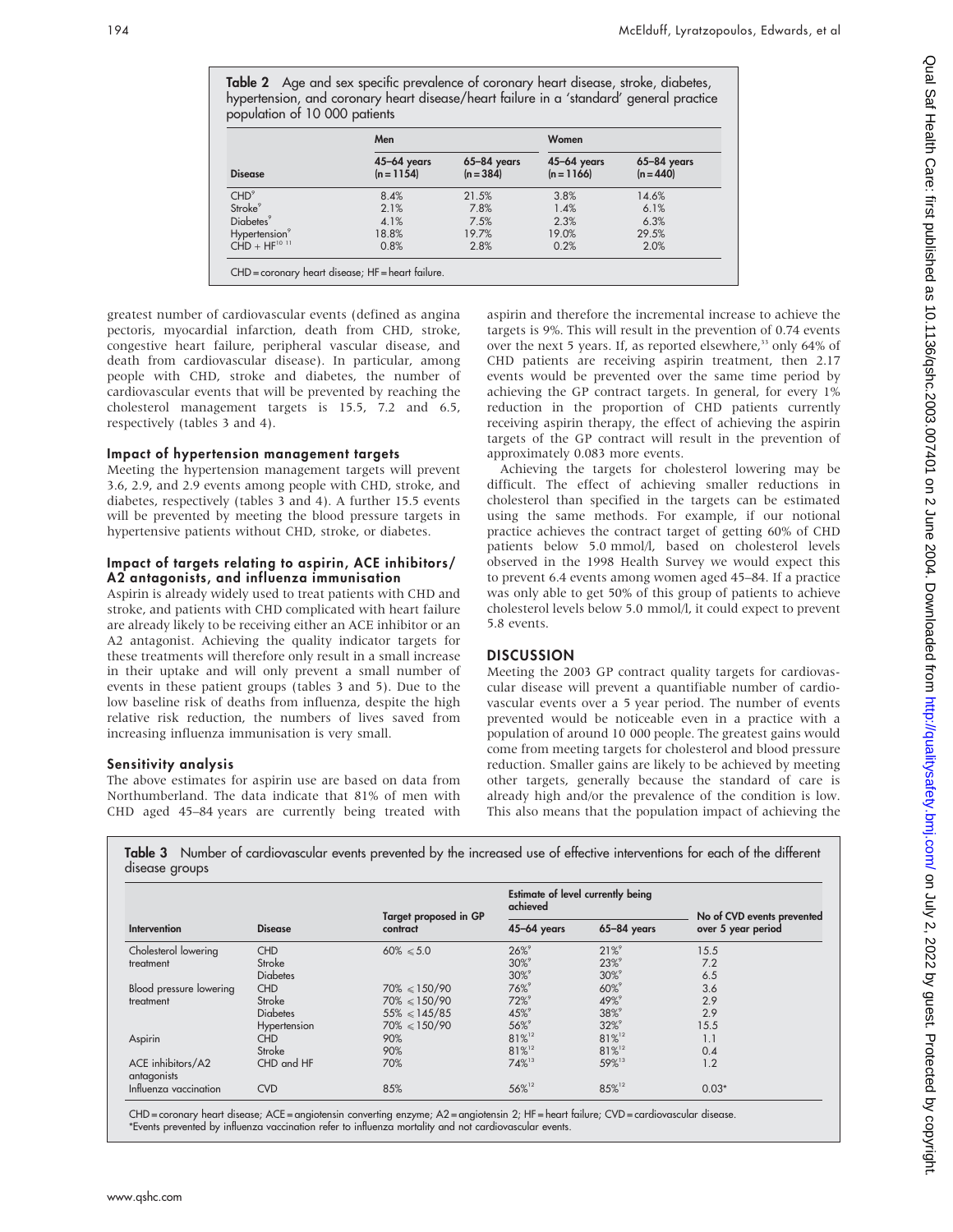| Table 4 Coronary heart disease, stroke, diabetes and hypertension patients. Number of cardiovascular events prevented by |  |  |  |  |  |
|--------------------------------------------------------------------------------------------------------------------------|--|--|--|--|--|
| improving control of blood pressure and cholesterol                                                                      |  |  |  |  |  |

| Condition/intervention           | Sex | Age group | Current % of patients<br>within target level | <b>Baseline risk of</b><br><b>CVD</b> event | Reduction in number of<br>CVD events (n) |
|----------------------------------|-----|-----------|----------------------------------------------|---------------------------------------------|------------------------------------------|
| CHD/blood pressure lowering      | M   | $45 - 64$ | 73%                                          | 12.8%                                       | 0.00                                     |
| treatment                        |     | $65 - 84$ | 62%                                          | 30.0%                                       | 2.37                                     |
|                                  | F   | $45 - 64$ | 74%                                          | 6.6%                                        | 0.00                                     |
|                                  |     | $65 - 84$ | 59%                                          | 18.2%                                       | 1.21                                     |
| CHD/cholesterol lowering         | M   | $45 - 64$ | 25%                                          | 12.8%                                       | 3.20                                     |
| treatment                        |     | $65 - 84$ | 29%                                          | 30.0%                                       | 5.91                                     |
|                                  | F   | $45 - 64$ | 21%                                          | 6.6%                                        | 0.88                                     |
|                                  |     | $65 - 84$ | 10%                                          | 18.2%                                       | 5.47                                     |
| Stroke/blood pressure lowering   | M   | $45 - 64$ | 56%                                          | 17.0%                                       | 0.27                                     |
| treatment                        |     | $65 - 84$ | 49%                                          | 40.0%                                       | 1.54                                     |
|                                  | F   | $45 - 64$ | 79%                                          | 8.8%                                        | 0.00                                     |
|                                  |     | $65 - 84$ | 51%                                          | 24.2%                                       | 1.08                                     |
| Stroke/cholesterol lowering      | M   | $45 - 64$ | 26%                                          | 17.0%                                       | 1.25                                     |
| treatment                        |     | $65 - 84$ | 33%                                          | 40.0%                                       | 3.59                                     |
|                                  | F   | $45 - 64$ | 27%                                          | 8.8%                                        | 0.44                                     |
|                                  |     | $65 - 84$ | 11%                                          | 24.2%                                       | 1.94                                     |
| Diabetes/blood pressure lowering | M   | $45 - 64$ | 43%                                          | 18.0%                                       | 0.55                                     |
| treatment                        |     | $65 - 84$ | 46%                                          | 28.6%                                       | 1.11                                     |
|                                  | F   | $45 - 64$ | 48%                                          | 14.3%                                       | 0.27                                     |
|                                  |     | $65 - 84$ | 29%                                          | 23.5%                                       | 0.99                                     |
| Diabetes/cholesterol lowering    | M   | $45 - 64$ | 32%                                          | 18.0%                                       | 2.09                                     |
| treatment                        |     | $65 - 84$ | 45%                                          | 28.6%                                       | 1.95                                     |
|                                  | F   | $45 - 64$ | 20%                                          | 14.3%                                       | 0.94                                     |
|                                  |     | $65 - 84$ | 17%                                          | 23.5%                                       | 1.54                                     |
| Hypertension/blood pressure      | M   | $45 - 64$ | 54%                                          | 10.6%                                       | 5.00                                     |
| lowering treatment               |     | $65 - 84$ | 29%                                          | 21.0%                                       | 3.40                                     |
|                                  | F   | $45 - 64$ | 58%                                          | 6.3%                                        | 2.41                                     |
|                                  |     | $65 - 84$ | 34%                                          | 13.1%                                       | 4.64                                     |

quality indicator targets will be less at practices already achieving high levels of treatment and control of cardiovascular risk factors. Due to the high baseline risk among those aged 85 or more, our exclusion of this age group underestimates the potential population benefit. Had we felt able to include these groups, there looked to be significant additional health gains in the very elderly.

We have examined outcome measures of cardiovascular disease because it is relatively simple to obtain information to allow calculations to be made. A number of components of the proposed GP contract cannot be quantified in this way due either to lack of effectiveness evidence or uncertainty that they will directly lead to quantifiable health gain. For example, we have not addressed other potential sources of health gain such as reducing the prevalence of smoking. This is because it is difficult to link the quality indicators of recording smoking status and offering smoking cessation advice to specific reductions in smoking prevalence. Also, to

Table 5 Coronary heart disease, stroke and coronary heart disease/heart failure patients. Number of cardiovascular events prevented by increasing uptake of aspirin, ACE inhibitors/A2 antagonists and influenza immunisation

| Condition<br>(intervention) | Sex | Age group | Current<br>treatment level | Incremental increase in<br>treatment in those not<br>contraindicated (peinc) | 5 year baseline risk of<br>CVD event (P) | <b>NEPP for CVD events</b> |
|-----------------------------|-----|-----------|----------------------------|------------------------------------------------------------------------------|------------------------------------------|----------------------------|
| CHD (aspirin)               | M   | $45 - 64$ | 81%                        | 9%                                                                           | 12.8%                                    | 0.25                       |
|                             |     | $65 - 84$ | 81%                        | 9%                                                                           | 30.0%                                    | 0.49                       |
|                             | F   | $45 - 64$ | 80%                        | 10%                                                                          | 6.6%                                     | 0.07                       |
|                             |     | $65 - 84$ | 80%                        | 10%                                                                          | 18.2%                                    | 0.26                       |
| Stroke (aspirin)            | M   | $45 - 64$ | 81%                        | 9%                                                                           | 17.0%                                    | 0.07                       |
|                             |     | $65 - 84$ | 81%                        | 9%                                                                           | 40.0%                                    | 0.21                       |
|                             | F   | $45 - 64$ | 80%                        | 10%                                                                          | 8.8%                                     | 0.03                       |
|                             |     | $65 - 84$ | 80%                        | 10%                                                                          | 24.2%                                    | 0.13                       |
| CHD/HF (ACE                 | M   | $45 - 64$ | 80%                        | 0%                                                                           | 29.8%                                    | 0.00                       |
| inhibitors/A2               |     | $65 - 84$ | 64%                        | 6%                                                                           | 70%                                      | 0.44                       |
| antagonists                 | F   | $45 - 64$ | 60%                        | 10%                                                                          | 15.4%                                    | 0.09                       |
|                             |     | $65 - 84$ | 52%                        | 18%                                                                          | 42.4%                                    | 0.66                       |
| CHD (influenza              | M   | $45 - 64$ | 55%                        | 30%                                                                          | 0.1%                                     | 0.02                       |
| immunisation)               |     | $65 - 84$ | 85%                        | 0%                                                                           | 1.2%                                     | 0.00                       |
|                             | F   | $45 - 64$ | 58%                        | 27%                                                                          | 0.1%                                     | 0.01                       |
|                             |     | $65 - 84$ | 84%                        | 1%                                                                           | 1.2%                                     | 0.00                       |

CHD = coronary heart disease; CVD = cardiovascular disease; ACE = angiotensin converting enzyme; A2 = angiotensin 2; NEPP = number of events prevented in population.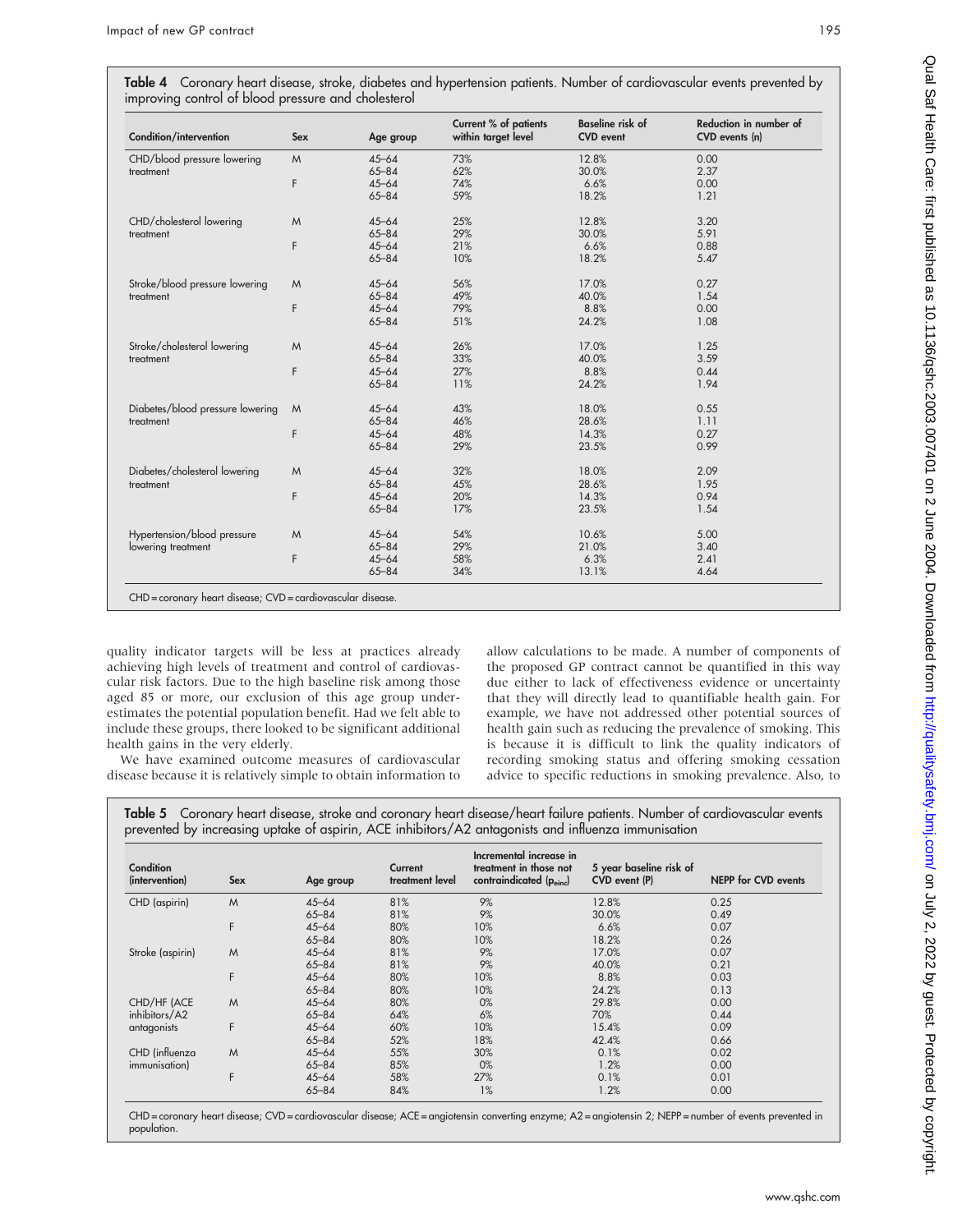# Key messages

- Population impact measures can help to estimate health gains from achieving quality of care targets.
- Achievement of the quality indicators relating to the management of cardiovascular diseases included in the new UK general practitioner contract will result in significant health gains.
- For a notional practice population of 10 000, the greatest health gain in those aged 45–84 years would come from reaching targets for cholesterol reduction and blood pressure control.
- Achieving other cardiovascular disease targets would have a much smaller impact.
- The cost effectiveness of these interventions has yet to be measured.

judge the impact for cardiovascular events alone does not take into account the much wider health gain expected from smoking cessation.

Another limitation is that we have not addressed harms that may result from achievement of the quality indicators for example, the side effects from additional drug treatments. We have also not examined the role of patient adherence with treatment. Our modelling assumes continuous optimal compliance with prescribed treatment. This is unlikely to be realistic as some patients may not be able to adhere to treatment, or may decide themselves that treatment for the management of some of the reviewed conditions is not worthwhile. As a result, we may have overestimated the population health benefit. If compliance with a particular treatment among those who had no contraindication was only 80%, the expected impact of that treatment would be to prevent 80% of the events estimated under the assumption of 100% compliance.

We have not attempted to quantify the opportunity cost or resources required to achieve improvements in care for the conditions examined here. For example, other aspects of care may suffer, resulting in negative health gain if practice effort is disproportionately directed towards the targets associated with financial incentives. Additionally, the cost effectiveness of different interventions suggested in the GP contract has not yet been determined—for example, optimising the management of hypertension might or might not be more cost effective than optimising the management of cholesterol in patients with CHD, stroke, and diabetes. Small increases in aspirin prescribing, although of limited population impact, may still be highly cost effective as aspirin is so cheap compared with other treatments. Further research on cost effectiveness will be welcome and can be informed by the assessment of population impact.<sup>28</sup>

We have not provided confidence intervals for our estimates. The calculations involve a large number of components that are subject to variation and calculating the confidence intervals would be difficult. However, many of the components of the calculations are constants within a practice. At a given point in time, a practice will have a fixed number of patients with a given disease and a fixed percentage or patients who are treated. Therefore, provided valid data are available, a general practice could estimate the effect in their setting more accurately by adjusting our estimates up or down according to current practice treatment levels and disease prevalence. This underlines the importance of the collection of timely and valid local data.

The traditional epidemiological measures of the effect of an intervention—the relative risk reduction—does not give a clear indication of the impact of an intervention at the population level as it does not take into account the baseline risk. Individually based measures that do take this into account (such as numbers needed to treat) are less useful for assessing priorities and impact at the population level because they do not take into account the prevalence of the condition and proportion eligible for an intervention.

The NEPP is a relatively simple measure which estimates the true population estimate of an intervention and can be applied to a notional or real population. Decision makers within practices and PCTs can use these measures to estimate the extra health benefit of meeting the particular targets identified in the contract. Although our absolute estimates relate to a general practice population of 10 000 with the age and sex distribution of England and Wales, the order of the impact of the interventions examined is likely to be similar in other populations.

This method could be used to revise the targets on the basis of their likely impact on the population of patients seen in a general practice, and to identify areas where future changes to the quality and outcomes framework would be likely to produce the greatest health gain. Practitioners could use these results to prioritise the order in which they tackle improvements in care to maximise the benefit to their population. We are nevertheless conscious that population impact should not be seen as the only determinant of priorities, as some highly effective interventions relate to conditions of very low prevalence (such as screening for congenital metabolic disorders) and hence have low population impact.

In conclusion, we have shown that, using population impact measures, it is possible to quantify the health gain to a practice population from improving care in line with achieving the quality indicator targets set in the new GP contract. The gain is sensitive to the quality of care currently being provided, the size of the anticipated change in treatment, and the prevalence of the condition or risk factor. The method we have described allows a practice to estimate and demonstrate the benefit to their population of meeting the targets in the GP contract (or other targets) and is a way of showing that such targets, if achieved, will result in quantifiable health gain. Future revisions to the contract could take into account estimates of population health gain.

#### Authors' affiliations .....................

P McElduff, G Lyratzopoulos, R Edwards, R F Heller, Evidence for Population Health Unit, School of Epidemiology and Health Sciences, Medical School, University of Manchester, Manchester, UK

P Shekelle, Greater Los Angeles VA Healthcare System, Los Angeles, California, USA

M Roland, National Primary Care Research and Development Centre, University of Manchester, Manchester, UK

#### REFERENCES

- 1 Department of Health. General Medical Services Contract. Annex A: Quality Indicators, http://www.doh.gov.uk/gmscontract/annexaquality.pdf (last accessed December 2003).
- 2 Australian General Practice Accreditation Limited. www.agpal.com.au (last accessed Jan 5 2004).
- 3 Practice Incentives Programme. An outline of the Practice Incentives Programme. http://www.hic.gov.au/providers/resources/
- incentives\_allowances/pip/outline\_pip\_whole.pdf (last accessed Jan 5 2004). 4 Seddon ME, Marshall MN, Campbell SM, et al. Systematic review of quality of clinical care in general practice in the UK, Australia and New Zealand. Qual Health Care 2001;10:152–8.
- 5 Campbell SM, Hann M, Hacker J, et al. Identifying predictors of high quality care in English general practice: observational study. BMJ 2001;**323**:784–7.<br>6 **Chaix-Couturier C**, Durand-Zaleski I, Jolly D, *et al*. Effects of financial
- incentives on medical practice: results from a systematic review of the literature and methodological issues. Int J Qual Health Care 2000;12:133–42.